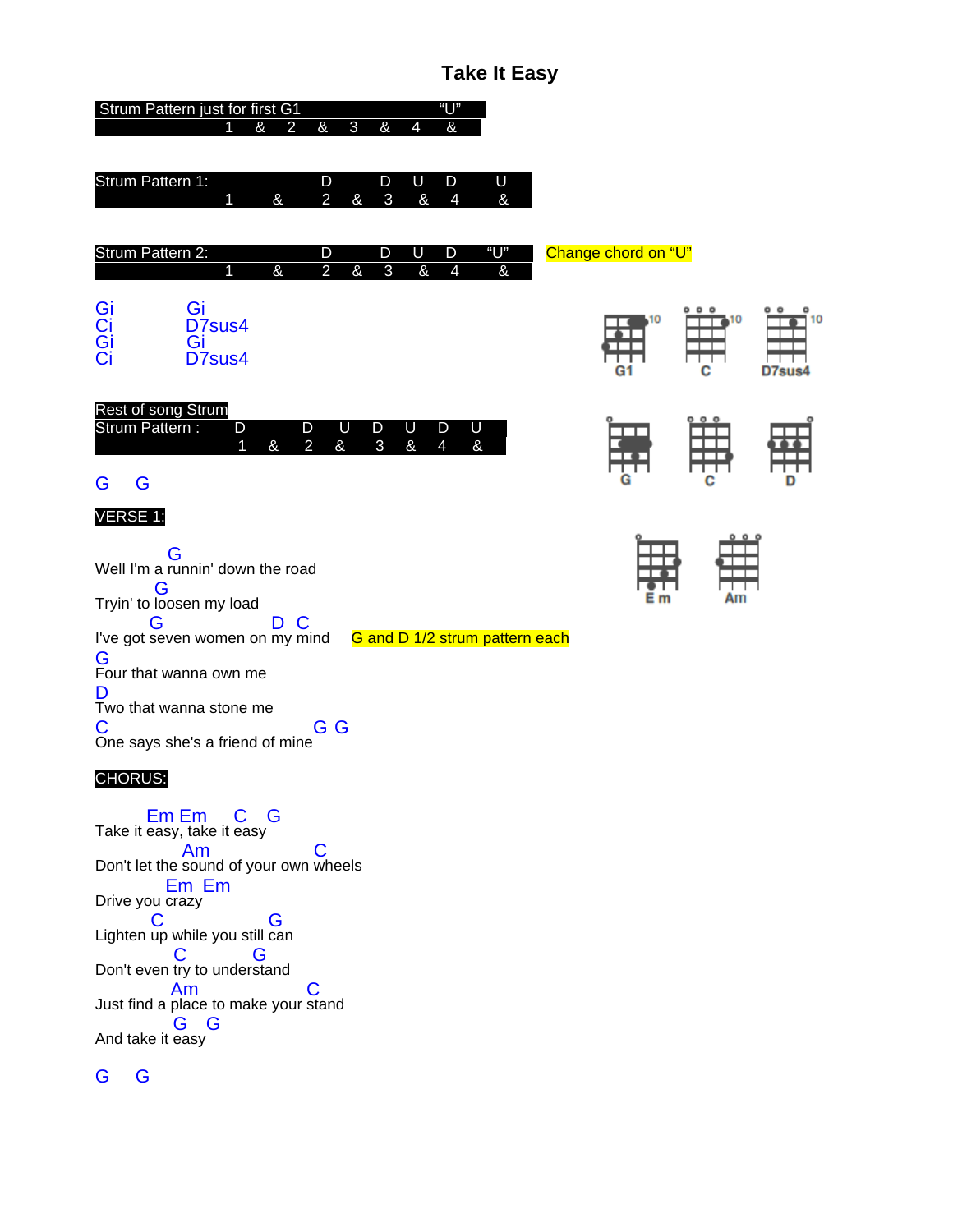### VERSE 2:

Well, I'm a G standin' on a corner In G Winslow, Arizona G Such a fine D sight to C G and D 1/2 strum pattern each It's G girl my Lord in a D flat-bed Ford Slowin' down to take a look at me  $\overline{C}$ G <sup>G</sup>

#### CHORUS:

Come on, Em ba D by, don't say C may G be I gotta Am know if your sweet  $\mathbf C$ love Is gonna Em save me Em We may  $\mathbf C$ lose and we may G win Though we will never be here again C G So open Am up I'm climbin'  $\mathbf C$ in So take it G easy G







#### SOLO:

| G  | D | C G |   |
|----|---|-----|---|
| G  | D | C.  | G |
| Fm | D | С   | G |
| Am | D | С   | G |
|    |   |     |   |

#### VERSE 3:

Well, I'm a G runnin' down the road Tryin' to G loosen my load Got a G world of trouble D on my C G and D 1/2 strum pattern each G Lookin' for a lover Who won't blow my cover D She's C so hard to f G ind